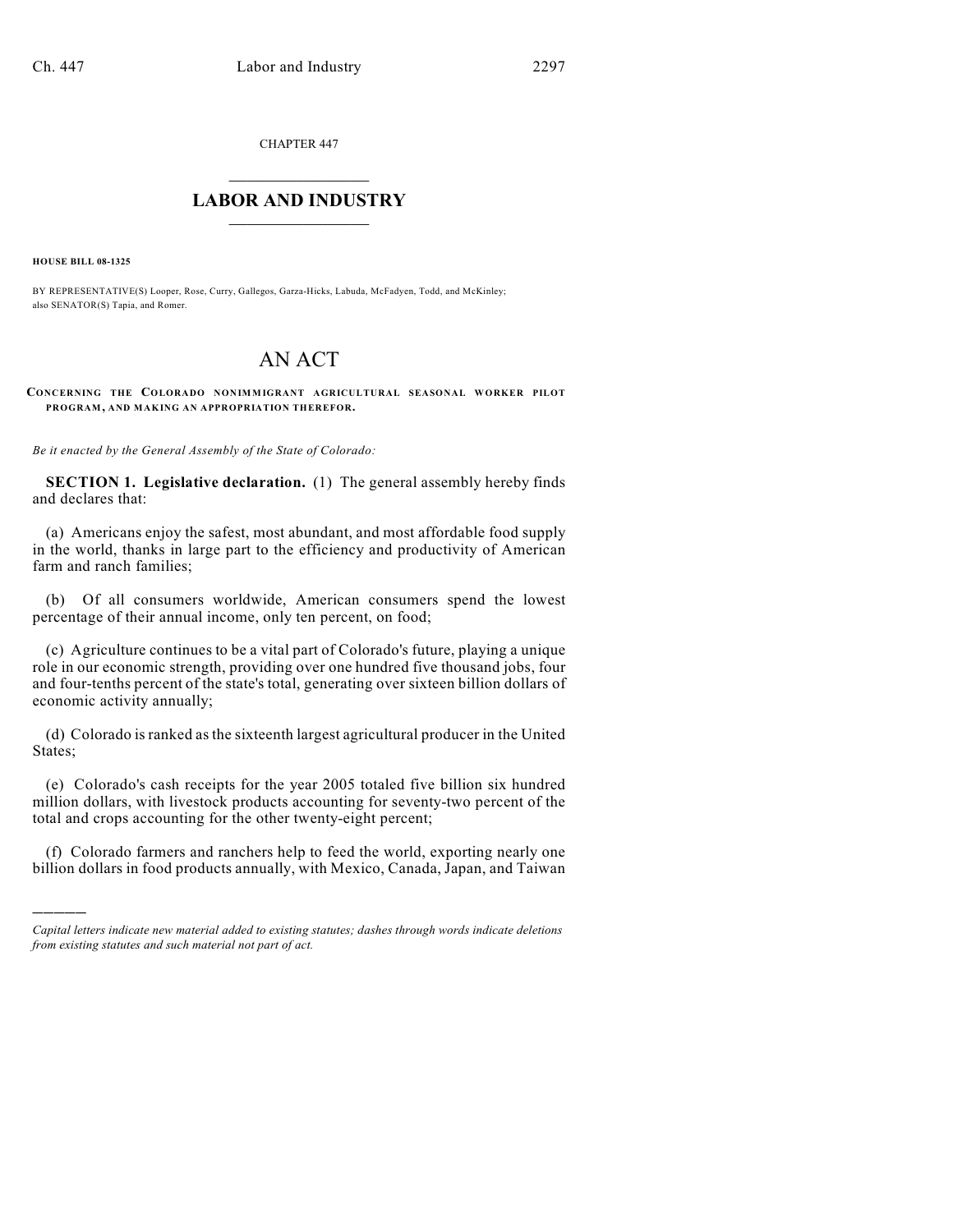receiving the largest share of Colorado food products;

(g) A 2007 Colorado state university agritoursim study indicates that approximately thirteen million two hundred thousand people participated in some form of Colorado agritourism in 2006, and it is estimated that Colorado agritourism generated about two billion two hundred thousand dollars for Colorado's economy, or fourteen percent of tourism's economic activity in Colorado;

(h) Colorado's agriculture industry employs an estimated nine thousand seasonal workers annually, and the agriculture industry faces critical shortages of seasonal workers;

(i) The Colorado general assembly realizes Colorado's agricultural leadership in the world market would not be possible without the hard, tedious, and dangerous work of the farmer, rancher, and agricultural seasonal worker;

(j) The economic health of the state of Colorado, specifically the agriculture community and consumers of Colorado, will be bearing the negative effects of the inability of the United States department of labor to process H-2A visa applications in a timely manner;

(k) It is the purpose of this act to remove constraints on commerce caused by activities detrimental to Colorado's agriculture industry and to allow the Colorado department of labor and employment, in cooperation with the Colorado commissioner of agriculture, to establish a Colorado nonimmigrant agricultural seasonal worker pilot program and to assure necessary protections for nonimmigrant and seasonal agricultural workers;

(l) The Colorado department of labor and employment, the Colorado commissioner of agriculture, and approved agents will work closely with the United States department of labor, the United States citizenship and immigration services, and the United States department of state to provide for a timely, efficient, and effective process for workers participating in the Colorado nonimmigrant agricultural seasonal worker pilot program and the H-2A visa certification process;

(m) The Colorado nonimmigrant agricultural seasonal worker pilot program will include provisions for accountability, enforcement, and oversight;

(n) The Colorado nonimmigrant agricultural seasonal worker pilot program is an effort to save Colorado's agriculture economy from further harm, Colorado's farmers from additional closures due to labor shortages, and to provide Colorado consumers with the finest products in the world at a reasonable price, in a timely manner, and in a dependable way; and

(o) Because the federal H-2A visa certification process is often the only option available to Colorado producers needing temporary labor, and because of the multiple problems with the H-2A visa certification process' ability to provide seasonal workers in a time and manner to meet the needs of producers, the Colorado department of labor and employment and the Colorado commissioner of agriculture should work together and in conformity with existing federal laws to implement a pilot program to meet the temporary employment needs of Colorado producers.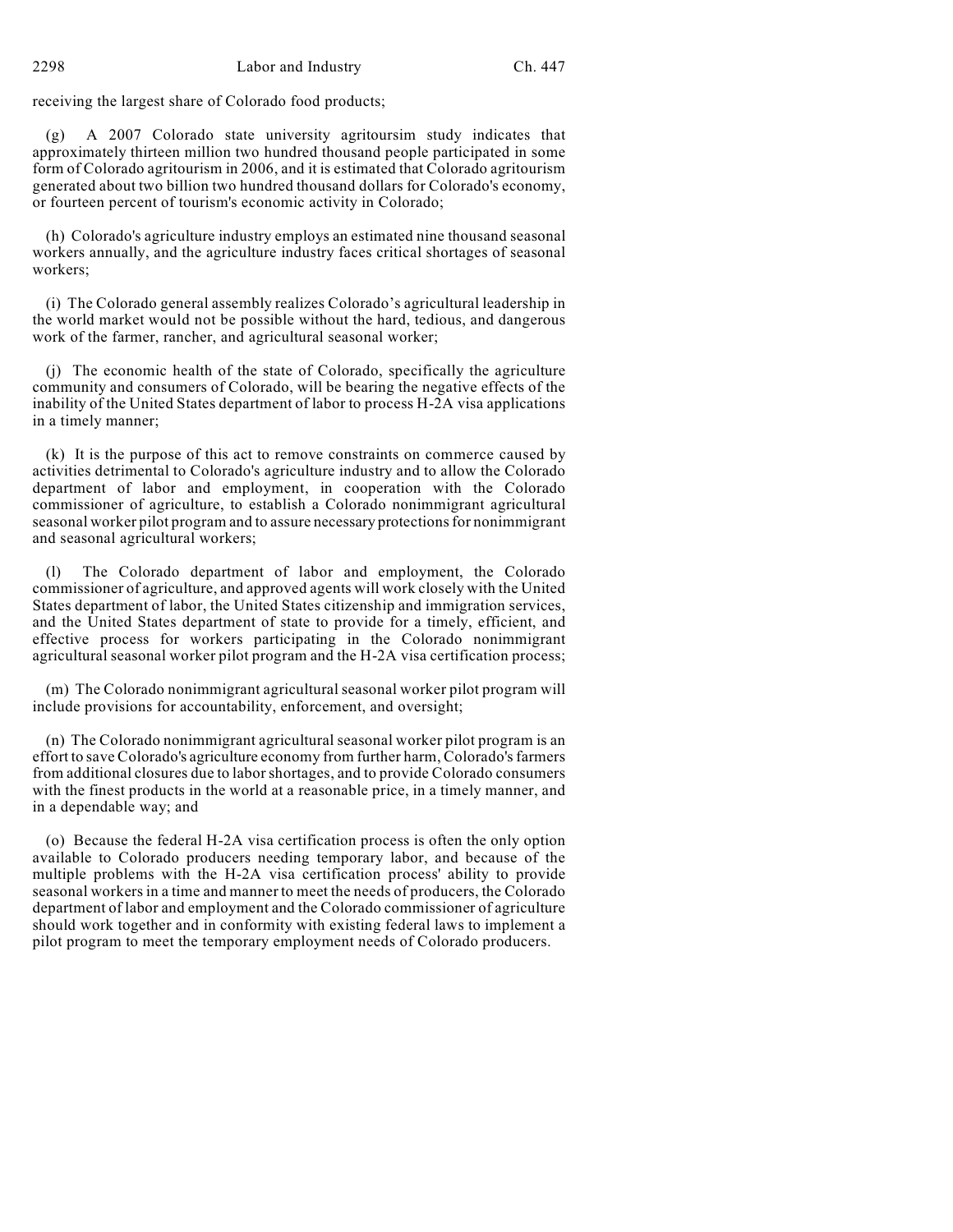**SECTION 2.** Title 8, Colorado Revised Statutes, is amended BY THE ADDITION OF A NEW ARTICLE to read:

## **ARTICLE 3.5 Nonimmigrant Agricultural Seasonal Worker Pilot Program**

**8-3.5-101. Short title.** THIS ARTICLE SHALL BE KNOWN AND MAY BE CITED AS THE "COLORADO NONIMMIGRANT AGRICULTURAL SEASONAL WORKER PILOT PROGRAM ACT".

**8-3.5-102. Legislative declaration.** IT IS THE INTENT OF THE GENERAL ASSEMBLY TO ESTABLISH A NONIMMIGRANT AGRICULTURAL SEASONAL WORKER PILOT PROGRAM TO EXPEDITE THE SEASONAL WORKER APPLICATION AND APPROVAL PROCESS IN COMPLIANCE WITH THE EXISTING FEDERAL H-2A VISA CERTIFICATION PROCESS SO THAT ELIGIBLE WORKERS MAY COME TO COLORADO LEGALLY, SAFELY, AND IN A TIMELY MANNER TO MEET THE DEMANDS OF COLORADO PRODUCERS.

**8-3.5-103. Definitions.** AS USED IN THIS ARTICLE, UNLESS THE CONTEXT OTHERWISE REQUIRES:

(1) "AGENT" MEANS A PERSON OR ENTITY IN THE BUSINESS OF:

(a) DEVELOPING AND SUBMITTING APPROPRIATE APPLICATION MATERIALS TO THE STATE EMPLOYMENT SECURITY AGENCY AND THE DEPARTMENT RESPONSIBLE FOR ISSUING LABOR CERTIFICATIONS FOR A SPECIFIC EMPLOYER AND JOB;

(b) COORDINATING LOCAL RECRUITMENT WITH THE EMPLOYER AND STATE EMPLOYMENT SECURITY AGENCY;

(c) DEVELOPING APPROPRIATE DOCUMENTATION OF EMPLOYER REQUIREMENTS AND EMPLOYMENT TERMS FOR USE IN SELECTING FOREIGN WORKERS; AND

(d) FILING FOR VISA PETITION APPROVAL AND COORDINATING VISA ISSUANCE BY THE UNITED STATES CONSULATE OR EMBASSY IN THE WORKER'S COUNTRY OF ORIGIN.

(2) "COMMISSIONER" MEANS THE COMMISSIONER OF THE COLORADO DEPARTMENT OF AGRICULTURE OR HIS OR HER DESIGNEE.

(3) "DEPARTMENT" MEANS THE COLORADO DEPARTMENT OF LABOR AND EMPLOYMENT.

(4) "DIRECTOR" MEANS THE EXECUTIVE DIRECTOR OF THE DEPARTMENT OF LABOR AND EMPLOYMENT OR HIS OR HER DESIGNEE.

(5) "EMPLOYEE" MEANS A PERSON WHO WORKS FOR AN EMPLOYER AND IS AN ACTIVE PARTICIPANT IN THE PROGRAM.

(6) "EMPLOYER" MEANS A PERSON OR ENTITY THAT HAS APPLIED AND BEEN ACCEPTED TO PARTICIPATE IN THE PROGRAM AND EMPLOYS ONE OR MORE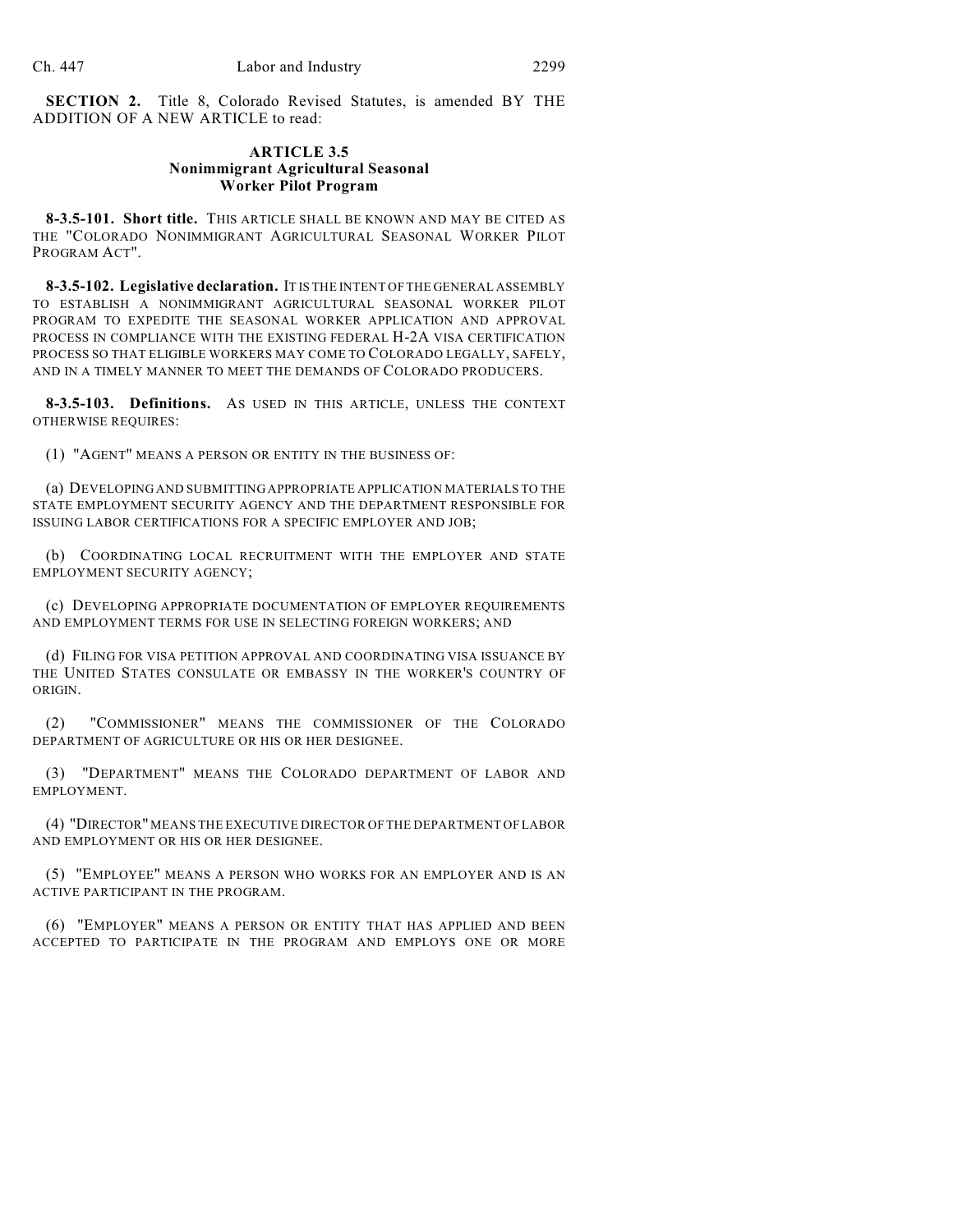### EMPLOYEES.

(7) (a) "H-2A VISA" MEANS A TEMPORARY AGRICULTURAL NONIMMIGRANT VISA THAT ALLOWS FOREIGN NATIONALS TO ENTER INTO THE UNITED STATES TO PERFORM AGRICULTURAL LABOR OR SERVICES OF A TEMPORARY OR SEASONAL NATURE AND THAT IS ISSUED PURSUANT TO THE FEDERAL "IMMIGRATION REFORM AND CONTROL ACT OF 1986", 8 U.S.C. SEC. 1101 ET SEQ.

(b) AN H-2A VISA ALLOWS FOR THE ADMISSION OF NONIMMIGRANT FOREIGN WORKERS INTO THE UNITED STATES TO PERFORM AGRICULTURAL WORK THAT IS TEMPORARY IN NATURE, SUCH AS HARVESTING CROPS. NONIMMIGRANTS ARE PERSONS LEGALLY ADMITTED INTO THE UNITED STATES FOR A SPECIFIC PURPOSE AND TIME PERIOD AND WHO DO NOT INTEND TO MAKE THE UNITED STATES THEIR PERMANENT RESIDENCE. H-2A VISAS ARE ADMINISTERED JOINTLY BY THE UNITED STATES DEPARTMENT OF LABOR AND THE UNITED STATES CITIZENSHIP AND IMMIGRATION SERVICES.

(8) "LABOR CERTIFICATION" MEANS THE PROCESS BY WHICH THE UNITED STATES DEPARTMENT OF LABOR IS PERMITTED TO ISSUE CERTIFICATION THAT THERE ARE NOT SUFFICIENT UNITED STATES WORKERS WHO ARE ABLE, WILLING, AND QUALIFIED TO PERFORM AGRICULTURAL SERVICES ON A TEMPORARY BASIS, AND THAT THE EMPLOYMENT OF FOREIGN WORKERS IN THE LABOR OR SERVICES WILL NOT ADVERSELY AFFECT THE WAGES AND WORKING CONDITIONS OF WORKERS IN THE UNITED STATES. EMPLOYERS WHO ANTICIPATE A SHORTAGE OF AVAILABLE UNITED STATES WORKERS NEEDED TO PERFORM AGRICULTURAL LABOR ON A TEMPORARY BASIS MAY APPLY TO THE UNITED STATES DEPARTMENT OF LABOR FOR CERTIFICATION. THE APPLICATION FOR CERTIFICATION MUST INCLUDE A COPY OF THE JOB OFFER THAT WILL BE USED BY EACH EMPLOYER FOR THE RECRUITMENT OF UNITED STATES AND H-2A WORKERS, THE ESTIMATED NUMBER OF WORKERS NEEDED BY THE EMPLOYER, AND THE DATE BY WHICH THE WORKERS ARE NEEDED. EMPLOYERS ARE REQUIRED TO APPLY FOR CERTIFICATION AT LEAST FORTY-FIVE DAYS IN ADVANCE OF THEIR ESTIMATED DATE OF NEED.

(9) "PROGRAM" MEANS THE NONIMMIGRANT AGRICULTURAL SEASONAL WORKER PILOT PROGRAM ESTABLISHED IN SECTION 8-3.5-104.

**8-3.5-104. Pilot program - creation - powers of department - advisory council.** (1) THERE IS HEREBY ESTABLISHED IN THE DEPARTMENT THE NONIMMIGRANT AGRICULTURAL SEASONAL WORKER PILOT PROGRAM. THE PURPOSE OF THE PROGRAM SHALL BE TO EXPEDITE THE APPLICATION AND APPROVAL OF THE FEDERAL H-2A VISA CERTIFICATION PROCESS ESTABLISHED AS PART OF THE FEDERAL "IMMIGRATION REFORM AND CONTROL ACT OF 1986", 8 U.S.C. SEC. 1101 ET SEQ. UPON THE PROMULGATION OF RULES PURSUANT TO SECTION 8-3.5-112, THE DIRECTOR OR HIS OR HER DESIGNEE, IN COOPERATION WITH THE COMMISSIONER OR HIS OR HER DESIGNEE, SHALL IMPLEMENT THE PROGRAM.

(2) THE PROGRAM SHALL INCLUDE SECTORS OF THE AGRICULTURE INDUSTRY IDENTIFIED BY THE DIRECTOR IN COOPERATION WITH THE COMMISSIONER, SHALL BE LIMITED TO ONE THOUSAND EMPLOYEES IN THE FIRST YEAR, AND SHALL INCREASE BY ONE THOUSAND ADDITIONAL EMPLOYEES ANNUALLY FOR FOUR YEARS THEREAFTER.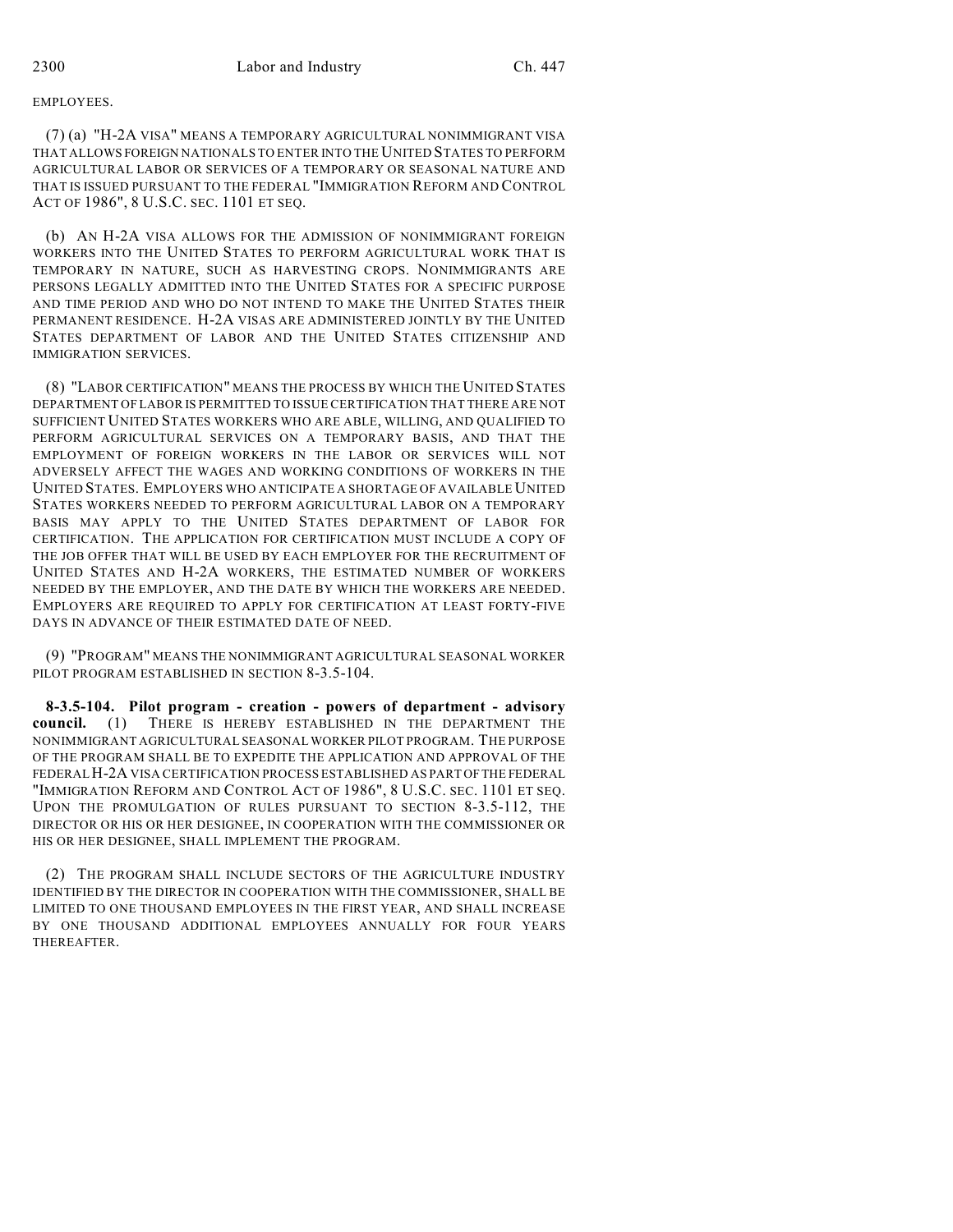#### Ch. 447 Labor and Industry 2301

(3) THE DIRECTOR AND THE COMMISSIONER, IN CONJUNCTION WITH THE DIRECTOR OF THE GOVERNOR'S OFFICE OF ECONOMIC DEVELOPMENT AND INTERNATIONAL TRADE, MAY SEEK AGREEMENTS BETWEEN COLORADO AND FOREIGN COUNTRIES TO ASSIST IN THE RECRUITING AND SELECTION OF ELIGIBLE H-2A WORKERS AND IN THE MAINTENANCE OF A POOL OF WORKERS TO DEPART FOR WORK IN COLORADO UPON THE APPROVAL OF THE EMPLOYEES' FEDERAL H-2A VISAS AND EMPLOYER APPROVAL FOR PARTICIPATION IN THE PROGRAM. A FAMILY MEMBER OF AN EMPLOYEE MAY PARTICIPATE IN THE PROGRAM ONLY IF THE FAMILY MEMBER ALSO QUALIFIES FOR AND IS ISSUED A CURRENT H-2A VISA.

(4) THERE IS HEREBY ESTABLISHED THE NONIMMIGRANT AGRICULTURAL SEASONAL WORKER PILOT PROGRAM ADVISORY COUNCIL. THE ADVISORY COUNCIL MEMBERS SHALL BE THE COMMISSIONER OF THE DEPARTMENT OF AGRICULTURE OR HIS OR HER DESIGNEE, THE EXECUTIVE DIRECTOR OF THE DEPARTMENT OF LABOR AND EMPLOYMENT OR HIS OR HER DESIGNEE, THE CHAIRS OF THE HOUSE BUSINESS AFFAIRS AND LABOR COMMITTEE AND THE SENATE BUSINESS, LABOR, AND TECHNOLOGY COMMITTEE, THE CHAIRS OF THE HOUSE AND SENATE AGRICULTURE, LIVESTOCK, AND NATURAL RESOURCES COMMITTEES, OR THEIR SUCCESSOR COMMITTEES, AND THREE APPOINTEES OF THE GOVERNOR, ONE WHO IS A REPRESENTATIVE OF THE AGRICULTURE INDUSTRY, ONE WHO HAS EXPERIENCE IN IMMIGRATION SERVICES, AND ONE WHO IS A REPRESENTATIVE OF A MIGRANT WORKER ADVOCACY GROUP. MEMBERS OF THE ADVISORY COUNCIL ARE ENTITLED TO REIMBURSEMENT FOR ACTUAL AND NECESSARY EXPENSES INCURRED IN THE PERFORMANCE OF THEIR DUTIES. THE ADVISORY COUNCIL SHALL MAKE RECOMMENDATIONS FOR THE ADOPTION OF RULES PURSUANT TO SECTION 8-3.5-112 AND SHALL ASSIST IN THE PREPARATION OF THE REPORT TO THE GENERAL ASSEMBLY PURSUANT TO SECTION 8-3.5-111. THE ADVISORY COMMITTEE SHALL CONSULT WITH HEALTH INSURANCE CARRIERS IN THIS STATE TO DETERMINE THE AVAILABILITY OF HEALTH INSURANCE PLANS FOR EMPLOYEES PARTICIPATING IN THE PROGRAM. THE ADVISORY COMMITTEE SHALL INCLUDE IN THE REPORT TO THE GENERAL ASSEMBLY ANY LEGISLATIVE RECOMMENDATIONS DEEMED NECESSARY TO MAKE HEALTH INSURANCE AVAILABLE TO SEASONAL AGRICULTURAL WORKERS.

**8-3.5-105. Application process - screening.** (1) THE DEPARTMENT SHALL WORK WITH EMPLOYERS PARTICIPATING IN THE PROGRAM TO EXPEDITE THE H-2A VISA APPLICATION, APPROVAL, AND RECRUITMENT PROCESS SO THAT THE SEASONAL AGRICULTURAL NEEDS OF THE EMPLOYERS ARE MET IN A TIMELY MANNER.

(2) THE DEPARTMENT IS AUTHORIZED TO CHARGE EMPLOYERS A FEE NECESSARY TO COVER THE COSTS OF THE PROGRAM. THE FEES COLLECTED SHALL BE TRANSFERRED TO THE STATE TREASURER WHO SHALL DEPOSIT THE MONEYS INTO THE NONIMMIGRANT AGRICULTURAL SEASONAL WORKER PILOT PROGRAM CASH FUND ESTABLISHED IN SECTION 8-3.5-108.

(3) THE DIRECTOR MAY RETAIN AGENTS TO ASSIST IDENTIFIED WORKERS MAKING APPLICATIONS FOR H-2A VISAS THROUGH THE UNITED STATES EMBASSY OR CONSULATE, TO COORDINATE A MEDICAL SCREENING OF WORKERS PRIOR TO THEIR DEPARTURE TO THE UNITED STATES, TO COORDINATE TRAVEL TO COLORADO, AND TO DOCUMENT EACH EMPLOYEE'S RETURN TO HIS OR HER COUNTRY OF ORIGIN.

(4) THE EMPLOYER SHALL: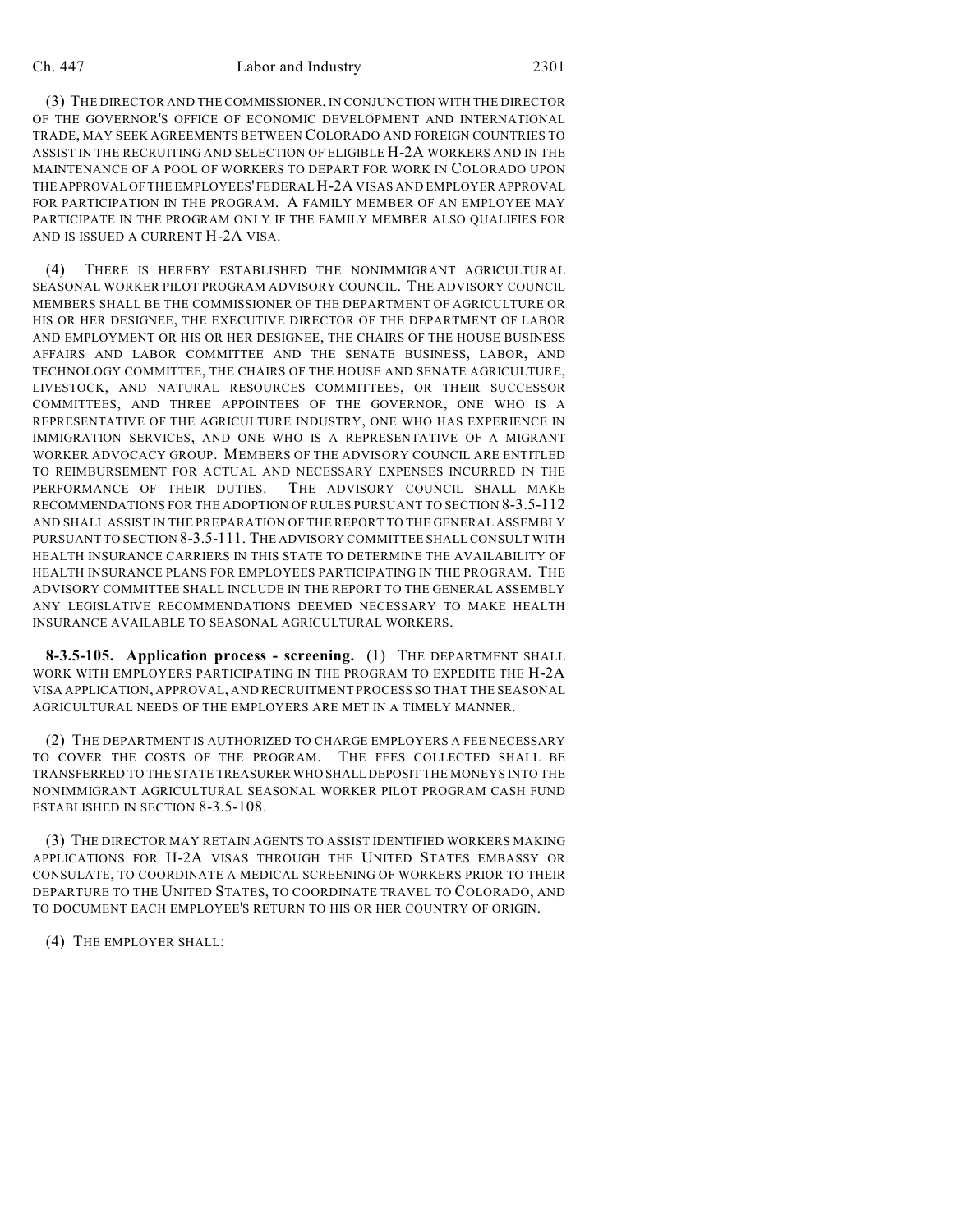(a) REIMBURSE THE EMPLOYEE FOR THE COSTS OF TRANSPORTATION AND SUBSISTENCE FROM THE SITE OF RECRUITMENT TO THE PLACE OF EMPLOYMENT WHEN HALF OF THE CONTRACT PERIOD IS COMPLETE;

(b) PROVIDE FREE TRANSPORTATION TO THE EMPLOYEE BETWEEN THE EMPLOYEE'S LOCAL HOUSING AND THE WORKSITE;

(c) PAY FOR THE COSTS OF RETURN TRANSPORTATION AND SUBSISTENCE TO THE PLACE OF RECRUITMENT WHEN THE CONTRACT PERIOD IS COMPLETE;

(d) PROVIDE FREE HOUSING FOR EACH EMPLOYEE THAT MEETS SAFETY AND HEALTH STANDARDS ESTABLISHED BY FEDERAL LAW, WHICH SHALL BE SUBJECT TO INSPECTION BY THE DEPARTMENT;

(e) PROVIDE UNITED STATES WORKERS AND EMPLOYEES THE SAME BENEFITS, WAGES, AND WORKING CONDITIONS;

(f) PAY THE EMPLOYEE WAGES THAT ARE IN COMPLIANCE WITH THE FEDERAL REQUIREMENTS ESTABLISHED PURSUANT TO THE FEDERAL "IMMIGRATION REFORM AND CONTROL ACT OF 1986", 8 U.S.C. SEC. 1101 ET SEQ.;

(g) PROVIDE WORKERS' COMPENSATION INSURANCE;

(h) PROVIDE ALL TOOLS, SUPPLIES, AND EQUIPMENT REQUIRED TO PERFORM THE DUTIES ASSIGNED, WITHOUT CHARGE, TO THE EMPLOYEE;

(i) IN COMPLIANCE WITH FEDERAL LAW, PROVIDE EACH EMPLOYEE WITH THREE LOW-COST MEALS PER DAY AND DISCLOSE THE COST IN THE EMPLOYMENT CONTRACT OR PROVIDE FREE COOKING AND KITCHEN FACILITIES;

(j) GUARANTEE EMPLOYMENT FOR AT LEAST THREE-FOURTHS OF THE WORK DAYS DURING THE WORK CONTRACT PERIOD;

(k) GUARANTEE THAT THE EMPLOYEE WILL BE PAID AT LEAST TWICE PER MONTH; AND

(l) PROVIDE TO THE EMPLOYEE A COPY OF THE WORK CONTRACT BETWEEN THE EMPLOYER AND THE EMPLOYEE.

(5) AN EMPLOYER SEEKING TO EMPLOY EMPLOYEES THROUGH THE PROGRAM SHALL MAKE THE FOLLOWING ASSURANCES:

(a) THAT THE EMPLOYER WILL COMPLY WITH APPLICABLE FEDERAL, STATE, AND LOCAL EMPLOYMENT LAWS;

(b) THAT NO UNITED STATES WORKER WILL BE REJECTED FOR OR TERMINATED FROM EMPLOYMENT OTHER THAN FOR A LAWFUL JOB-RELATED REASON; AND

(c) THAT THE EMPLOYER WILL, IN A TIMELY MANNER, PAY THE FEES ASSOCIATED WITH THE PROGRAM.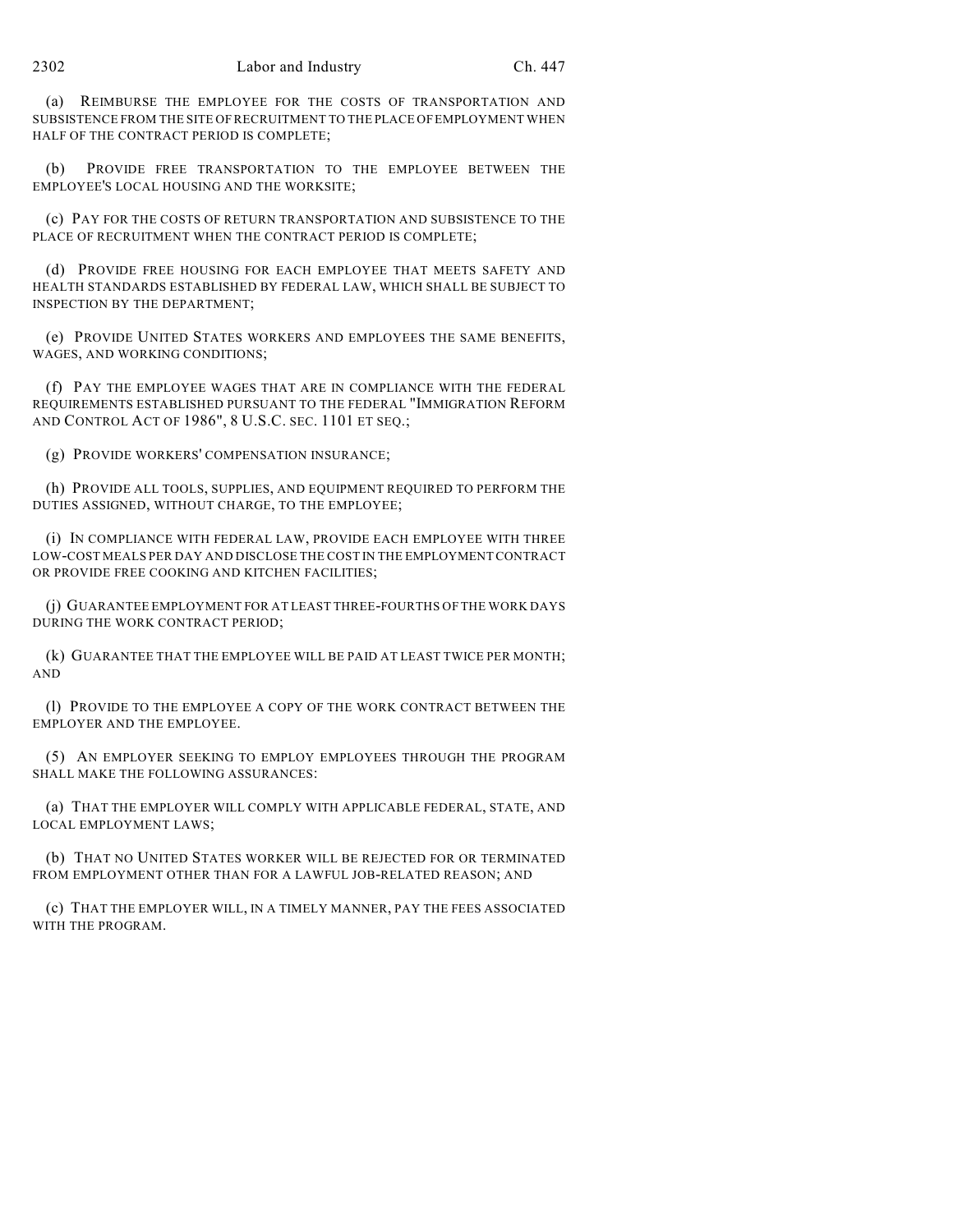**8-3.5-106. Visa violation notification - employee compliance.** (1) EACH EMPLOYER SHALL NOTIFY THE DEPARTMENT WITHIN THE TIME PERIOD SPECIFIED IN, AND IN ACCORDANCE WITH, SECTION  $8$  CFR 214.2 (h) (5) (vi) (A) IF AN EMPLOYEE ABSCONDS HIS OR HER EMPLOYMENT.

(2) IF AN EMPLOYER, WITH RECKLESS DISREGARD, FAILS TO NOTIFY THE DEPARTMENT AS REQUIRED IN SUBSECTION (1) OF THIS SECTION, THE DEPARTMENT MAY:

(a) DENY THE EMPLOYER FUTURE PARTICIPATION IN THE PROGRAM; OR

(b) IMPOSE A FINE ON THE EMPLOYER FOR EACH VIOLATION, NOT TO EXCEED TWO HUNDRED DOLLARS PER DAY PER VIOLATION, THAT SHALL BE DEPOSITED INTO THE NONIMMIGRANT AGRICULTURAL SEASONAL WORKER PILOT PROGRAM CASH FUND CREATED IN SECTION 8-3.5-108.

(3) THE DEPARTMENT SHALL NOTIFY THE UNITED STATES CITIZENSHIP AND IMMIGRATION SERVICES OF ANY KNOWN VIOLATIONS OF THE CONDITIONS FOR THE ISSUANCE OF AN H-2A VISA.

(4) AN EMPLOYEE WHO COMPLIES WITH THE CONDITIONS OF THE PROGRAM SHALL HAVE THE OPPORTUNITY AND BE GIVEN PRIORITY TO PARTICIPATE IN THE PROGRAM THE FOLLOWING YEAR.

**8-3.5-107. Retaliation prohibited.** AN EMPLOYER SHALL NOT INTIMIDATE, THREATEN, RESTRAIN, COERCE, BLACKLIST, DISCHARGE, OR IN ANY MANNER DISCRIMINATE AGAINST ANY PERSON WHO HAS, WITH JUST CAUSE, PERFORMED ANY ACT ENUMERATED IN 20 CFR 655.103 (g).

**8-3.5-108. Nonimmigrant agricultural seasonal worker pilot program cash** fund. THERE IS HEREBY ESTABLISHED THE NONIMMIGRANT AGRICULTURAL SEASONAL WORKER PILOT PROGRAM CASH FUND IN THE STATE TREASURY, REFERRED TO IN THIS SECTION AS THE "FUND". MONEYS IN THE FUND SHALL CONSIST OF ANY FEES OR FINES COLLECTED PURSUANT TO THIS ARTICLE. THE MONEYS IN THE FUND SHALL BE ANNUALLY APPROPRIATED TO THE DEPARTMENT FOR THE ADMINISTRATIVE COSTS ASSOCIATED WITH THE PROGRAM. ANY MONEYS REMAINING IN THE FUND AT THE END OF ANY FISCAL YEAR SHALL REMAIN IN THE FUND AND SHALL NOT REVERT TO THE GENERAL FUND OR ANY OTHER FUND.

**8-3.5-109. Identification cards issued by department of revenue.** WITHIN TWO WEEKS AFTER AN EMPLOYEE'S ARRIVAL IN COLORADO, THE EMPLOYEE SHALL APPLY FOR AN IDENTIFICATION CARD ISSUED BY THE DEPARTMENT OF REVENUE PURSUANT TO PART 3 OF ARTICLE 2 OF TITLE 42, C.R.S. THE EMPLOYER SHALL PROVIDE FREE TRANSPORTATION TO THE EMPLOYEE IN ORDER FOR THE EMPLOYEE TO MEET THIS REQUIREMENT.

**8-3.5-110. Penalties - hearing - court action - civil actions.** (1) A PERSON WHO, WITH RECKLESS DISREGARD, VIOLATES ANY PROVISIONS OF THIS ARTICLE, OR WHO, WITH RECKLESS DISREGARD, CAUSES OR INDUCES ANOTHER TO VIOLATE ANY PROVISIONS OF THIS ARTICLE, MAY BE ASSESSED A FINE BY THE DIRECTOR OF NOT MORE THAN FIVE THOUSAND DOLLARS. ANY MONEYS COLLECTED PURSUANT TO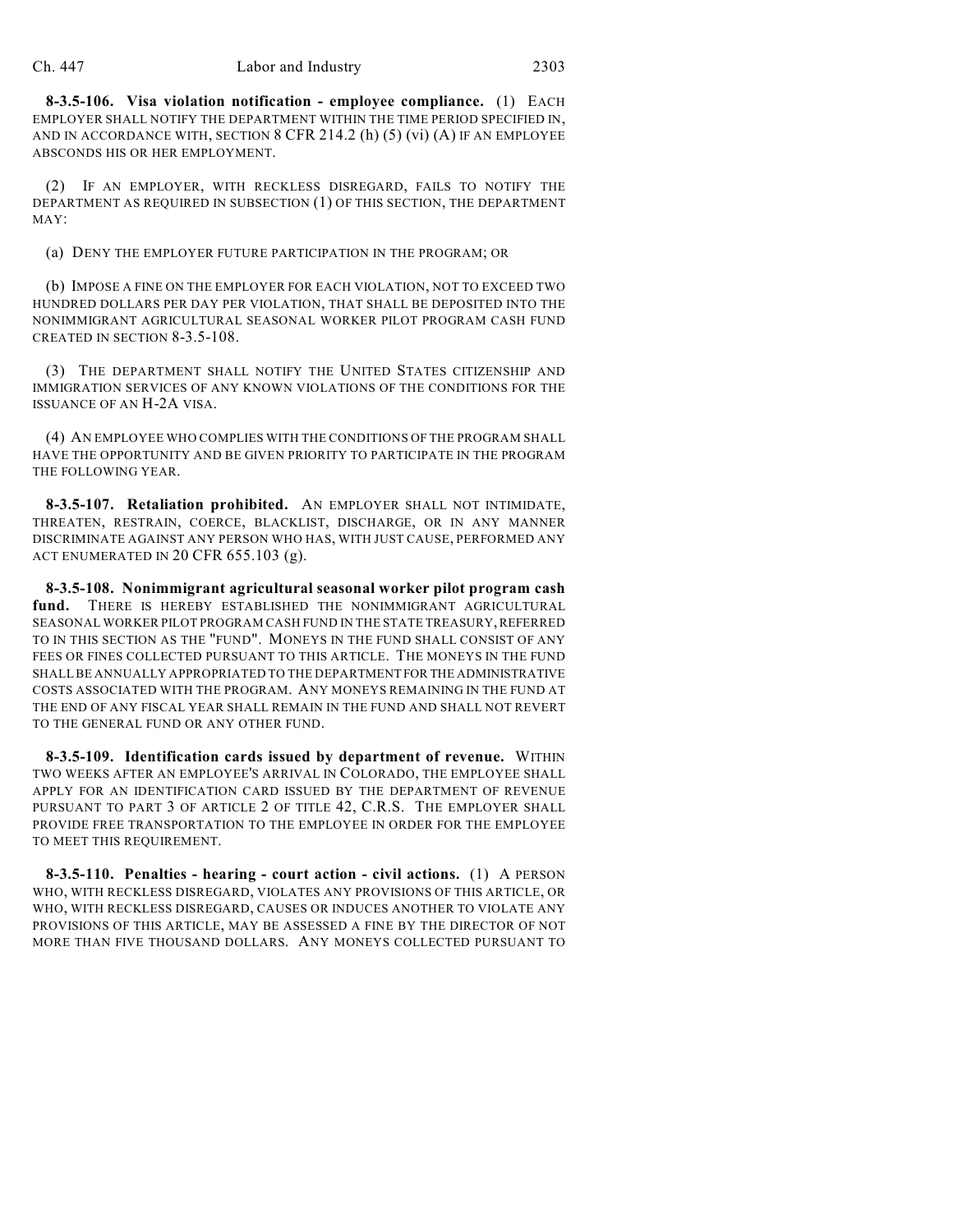THIS SECTION SHALL BE TRANSFERRED TO THE STATE TREASURER WHO SHALL DEPOSIT THE SAME INTO THE NONIMMIGRANT AGRICULTURAL SEASONAL WORKER PILOT PROGRAM CASH FUND ESTABLISHED IN SECTION 8-3.5-108.

(2) THE PERSON SHALL BE AFFORDED THE OPPORTUNITY FOR A HEARING UPON REQUEST TO THE DIRECTOR MADE WITHIN THIRTY DAYS AFTER THE DATE OF ISSUANCE OF THE NOTICE OF ASSESSMENT.

(3) IF ANY PERSON FAILS TO PAY AN ASSESSMENT AFTER IT HAS BECOME A FINAL AND UNAPPEALABLE ORDER, OR AFTER THE COURT HAS ENTERED FINAL JUDGMENT IN FAVOR OF THE DEPARTMENT, THE DIRECTOR SHALL REFER THE MATTER TO THE STATE ATTORNEY GENERAL, WHO SHALL RECOVER THE AMOUNT ASSESSED BY ACTION IN THE APPROPRIATE COURT OF COMPETENT JURISDICTION. IN SUCH ACTION, THE VALIDITY AND APPROPRIATENESS OF THE FINAL ORDER IMPOSING THE PENALTY SHALL NOT BE SUBJECT TO REVIEW.

**8-3.5-111. Report to general assembly.** ON OR BEFORE FEBRUARY 1, 2010, THE DIRECTOR, IN COOPERATION WITH THE COMMISSIONER, SHALL REPORT TO THE SENATE BUSINESS, LABOR, AND TECHNOLOGY COMMITTEE, THE SENATE AGRICULTURE, NATURAL RESOURCES, AND ENERGY COMMITTEE, THE HOUSE BUSINESS AFFAIRS AND LABOR COMMITTEE, AND THE HOUSE AGRICULTURE, LIVESTOCK, AND NATURAL RESOURCES COMMITTEE OF THE GENERAL ASSEMBLY, OR THEIR SUCCESSOR COMMITTEES, REGARDING THE PROGRESS OF THE PROGRAM. THE REPORT SHALL INCLUDE ANY RECOMMENDED LEGISLATIVE CHANGES.

**8-3.5-112. Rules.** ON OR BEFORE JANUARY 1, 2009, THE DEPARTMENT, IN CONSULTATION WITH THE COMMISSIONER AND THE ADVISORY COUNCIL CREATED IN SECTION 8-3.5-104 (4), SHALL PROMULGATE RULES AS NECESSARY FOR THE DELINEATION OF OVERSIGHT RESPONSIBILITIES TO THE DEPARTMENT UNDER, AND FOR THE IMPLEMENTATION OF, THIS ARTICLE.

**8-3.5-113. Severability.** IF ANY PROVISION OF THIS ARTICLE OR ITS APPLICATION TO ANY PERSON OR CIRCUMSTANCE IS HELD ILLEGAL, INVALID, OR UNENFORCEABLE, NO OTHER PROVISIONS OR APPLICATIONS OF THIS ARTICLE SHALL BE AFFECTED THAT CAN BE GIVEN EFFECT WITHOUT THE ILLEGAL, INVALID, OR UNENFORCEABLE PROVISION OR APPLICATION, AND TO THIS END THE PROVISIONS OF THIS ARTICLE ARE SEVERABLE.

**8-3.5-114. Repeal.** THIS ARTICLE IS REPEALED, EFFECTIVE JANUARY 1, 2014.

**SECTION 3. Appropriation - adjustments to the 2008 long bill.** (1) In addition to any other appropriation, there is hereby appropriated, out of any moneys in the nonimmigrant agricultural seasonal worker pilot program cash fund created in section 8-3.5-108, Colorado Revised Statutes, not otherwise appropriated, to the department of labor and employment, for allocation to the division of employment and training, for state operations, for the fiscal year beginning July 1, 2008, the sum of seventy-seven thousand seven hundred twenty-five dollars (\$77,725) and 1.0 FTE, or so much thereof as may be necessary, for the implementation of this act.

(2) In addition to any other appropriation, there is hereby appropriated, out of any moneys in the nonimmigrant agricultural seasonal worker pilot program cash fund